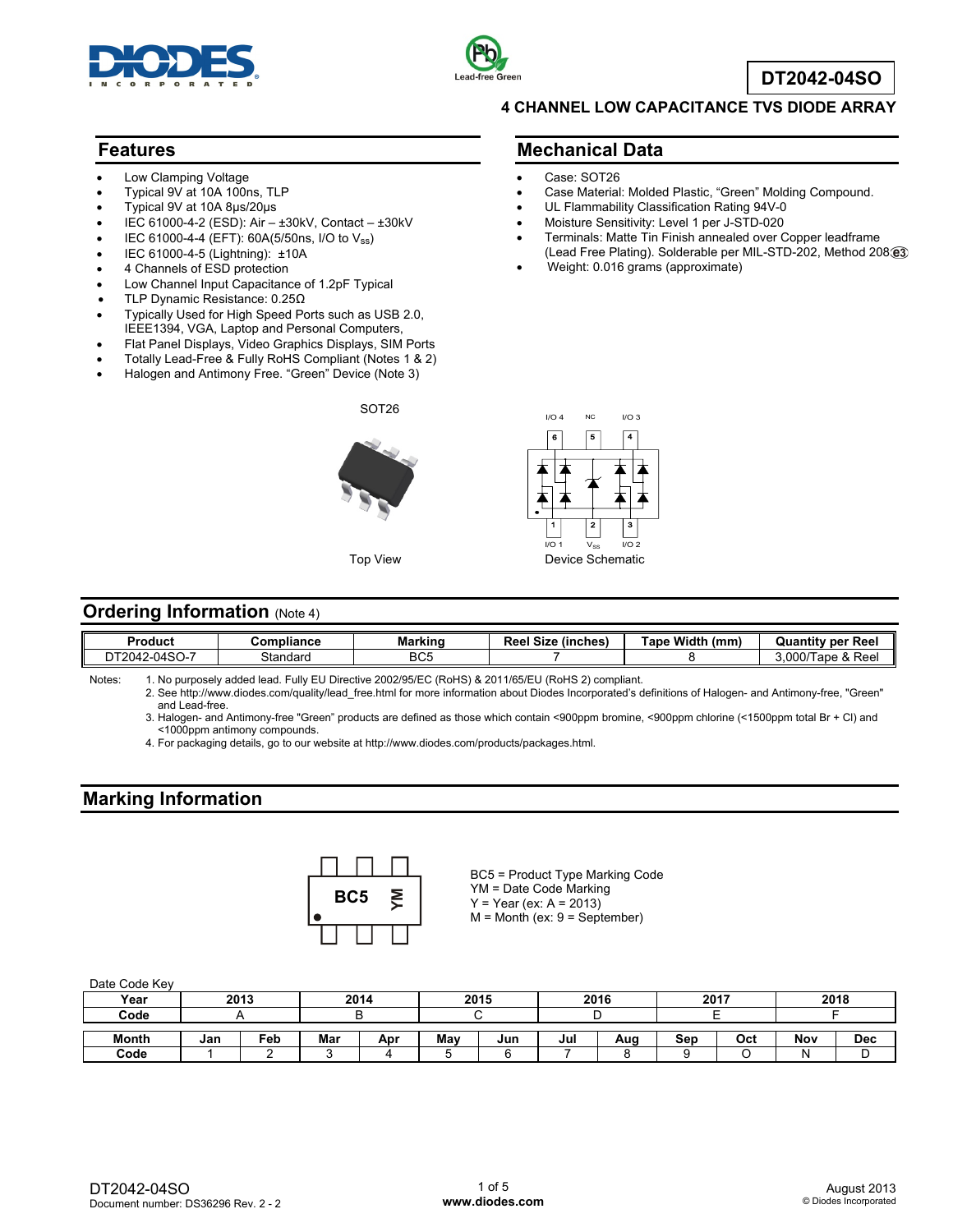

### **Maximum Ratings** (@T<sub>A</sub> = +25°C, unless otherwise specified.)

| <b>Characteristic</b>                                | Symbol                   | Value           | Unit | <b>Conditions</b>                         |
|------------------------------------------------------|--------------------------|-----------------|------|-------------------------------------------|
| Peak Pulse Current, per IEC 61000-4-5                | IPP                      | ±10             |      | $1/O$ to $V_{SS}$ , $8/20 \mu s$          |
| Peak Pulse Power, per IEC 61000-4-5                  | P <sub>PP</sub>          | 105             | W    | $1/O$ to $V$ <sub>SS</sub> , $8/20 \mu s$ |
| Operating Voltage (DC)                               | $V_{DC}$                 | 5.5             |      | $I/O$ to $V_{SS}$                         |
| ESD Protection - Contact Discharge, per IEC61000-4-2 | V <sub>ESD_contact</sub> | ±30             | kV   | $I/O$ to $V_{SS}$                         |
| ESD Protection - Air Discharge, per IEC 61000-4-2    | V <sub>ESD air</sub>     | ±30             | kV   | $I/O$ to $V_{SS}$                         |
| Operating Temperature                                | T <sub>OP</sub>          | $-55$ to $+85$  | °€   |                                           |
| Storage Temperature                                  | T <sub>STG</sub>         | $-55$ to $+150$ | °C   |                                           |

### **Thermal Characteristics**

| <b>Characteristic</b>                                    | Svmbol | Value      | Unit          |
|----------------------------------------------------------|--------|------------|---------------|
| Power Dissipation Typical (Note 5)                       |        | 300        | mW            |
| Thermal Resistance, Junction to Ambient Typical (Note 5) | ≺θJA   | $\Delta$ 1 | $\degree$ C/W |

# **Electrical Characteristics** (@TA = +25°C, unless otherwise specified.)

| Characteristic                         | Symbol                     | Min    | Typ    | Max  | Unit | <b>Test Conditions</b>                                                                   |
|----------------------------------------|----------------------------|--------|--------|------|------|------------------------------------------------------------------------------------------|
| Reverse Working Voltage                | V <sub>RWM</sub>           |        |        | 5.5  | V    | I/O to $V_{SS}$                                                                          |
| Reverse Current (Note6)                | lR.                        |        |        |      | μA   | $V_R$ = 5V, any I/O to $V_{SS}$                                                          |
| Reverse Breakdown Voltage              | $\mathsf{V}_{\mathsf{BR}}$ | 6      |        | 9    | v    | $IR$ = 1mA, I/O to $VSS$                                                                 |
| Forward Clamping Voltage               | VF                         | $-1.0$ | $-0.8$ |      | v    | $I_F$ = -15mA, I/O to $V_{SS}$                                                           |
| <b>Holding Voltage</b>                 | Vн                         | 5.5    |        |      | V    |                                                                                          |
| <b>Trigger Voltage</b>                 | <b>VTRIG</b>               |        | 9      | 9.5  | V    |                                                                                          |
| Reverse Clamping Voltage (Note 7)      | $V_C$ 5A                   |        | 7.5    |      | v    | $I_{PP}$ = 5A, I/O to $V_{SS}$ , 8/20 µs                                                 |
| Reverse Clamping Voltage (Note 7)      | $V_C$ 10A                  |        | 9      | 10.5 | V    | $I_{PP}$ = 10A, I/O to $V_{SS}$ , 8/20 µs                                                |
| <b>ESD Clamping Voltage</b>            | <b>VESD</b>                |        | 9      |      | V    | TLP, 10A, tp = 100 ns, I/O to $V_{SS}$ , per Fig. 7                                      |
| Dynamic Resistance                     | $R_{\text{DIF}}$           |        | 0.25   |      | Ω    | TLP, 10A, tp = 100 ns, $I/O$ to $V_{SS}$                                                 |
| Channel Input Capacitance              | C <sub>I/O</sub>           |        | 1.2    | 1.5  | pF   | $V_R$ = 2.5V, f = 1MHz                                                                   |
| Variation of Channel Input Capacitance | $\Delta C_{I/O}$           |        | 0.02   |      | pF   | $Vss = 0V$ , $I/O = 2.5V$ , f = 1MHz, T=25°C,<br>$1/O_x$ to $V_{SS} - I/O_y$ to $V_{SS}$ |

Notes: 5. Device mounted on FR-4 PCB pad layout (2oz copper) as shown on Diodes, Inc. suggested pad layout AP02001, which can be found on our website at http://www.diodes.com.

6. Short duration pulse test used to minimize self-heating effect.

7. Clamping voltage value is based on an 8x20us peak pulse current (I<sub>pp</sub>) waveform.



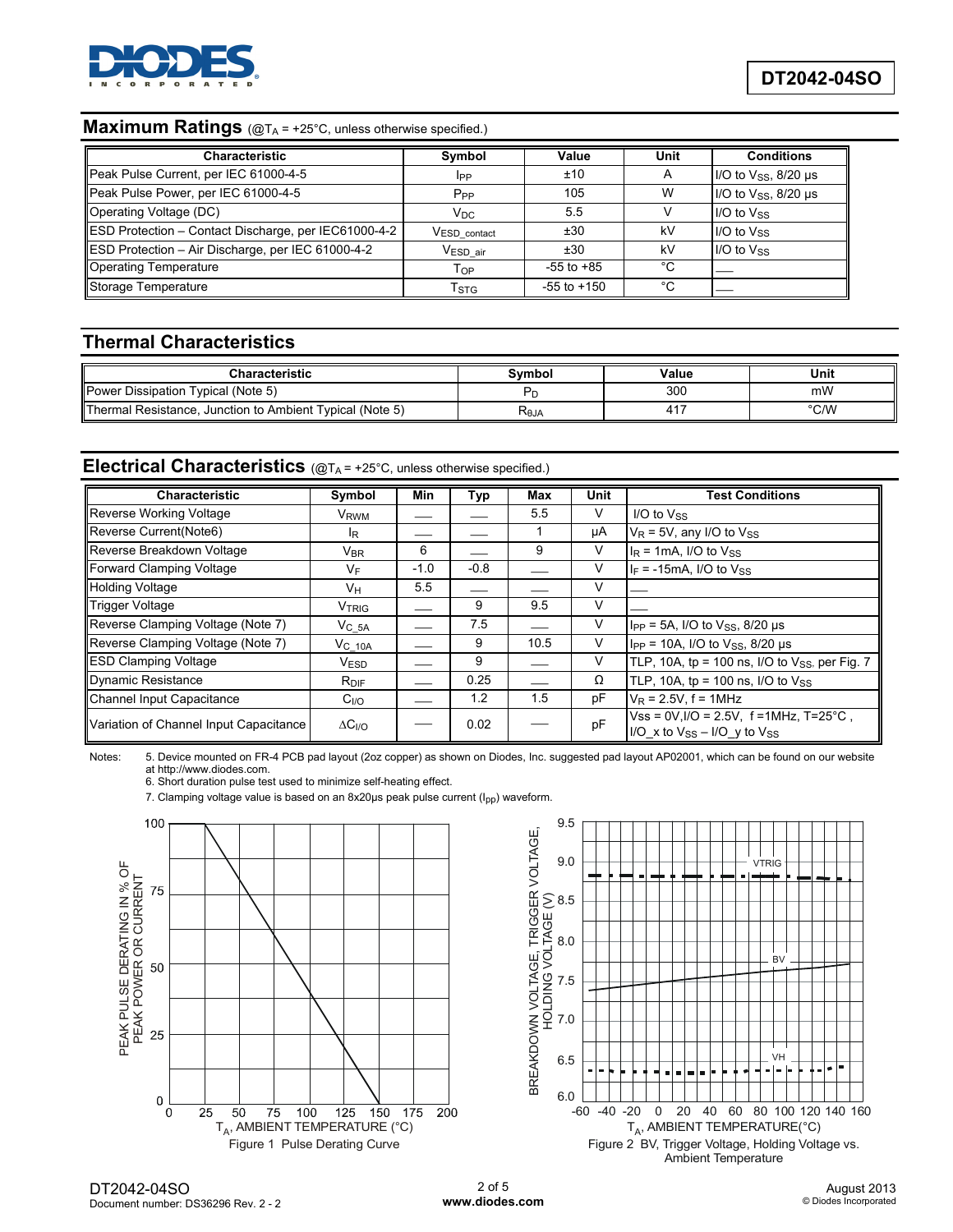

## **DT2042-04SO**





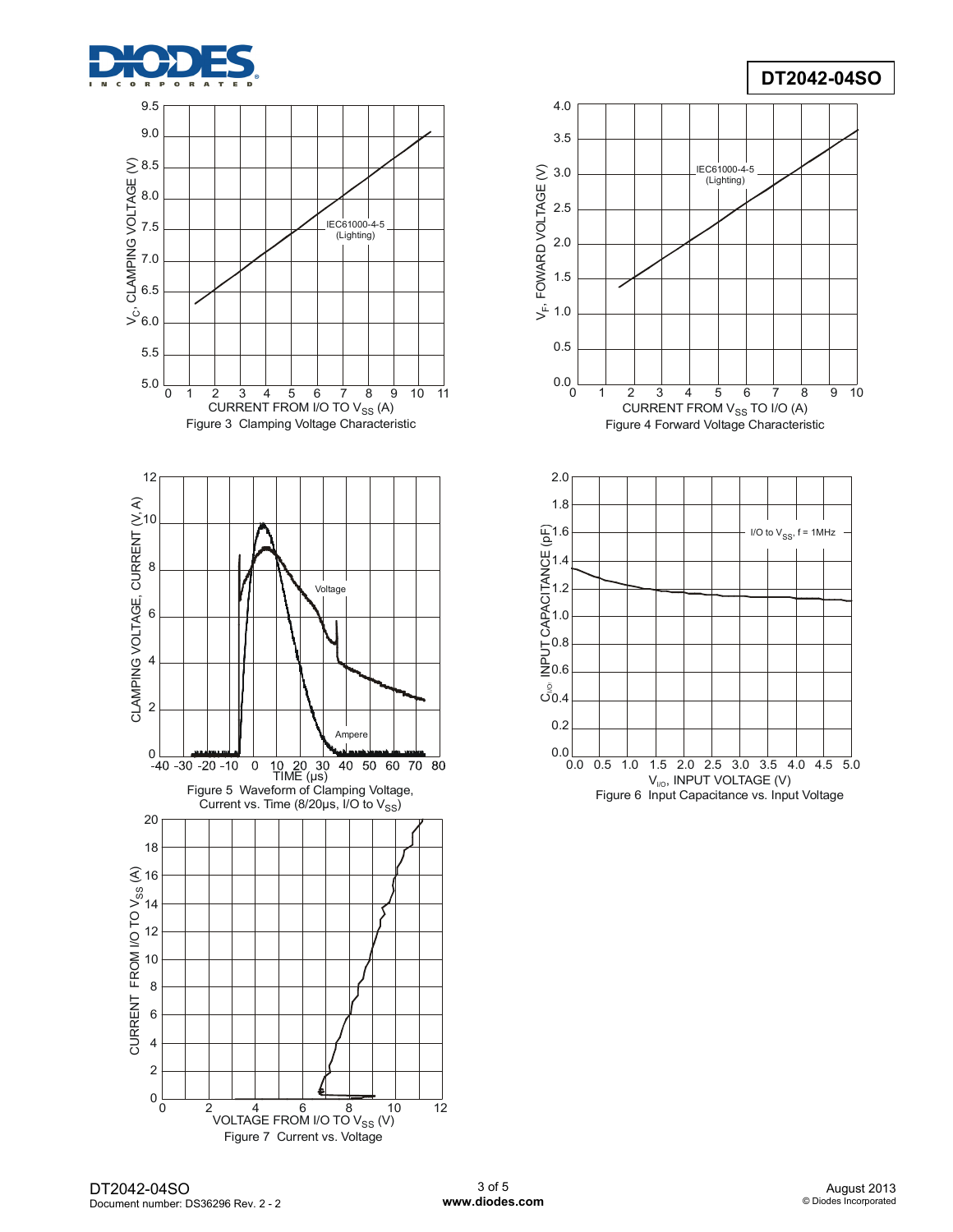

## **Package Outline Dimensions**

Please see AP02002 at http://www.diodes.com/datasheets/ap02002.pdf for latest version.



|     | SOT26        |      |      |  |  |  |  |  |
|-----|--------------|------|------|--|--|--|--|--|
| Dim | Min          | Max  | Typ  |  |  |  |  |  |
| A   | 0.35         | 0.50 | 0.38 |  |  |  |  |  |
| в   | 1.50         | 1.70 | 1.60 |  |  |  |  |  |
| C   | 2.70         | 3.00 | 2.80 |  |  |  |  |  |
| D   |              |      | 0.95 |  |  |  |  |  |
| н   | 2.90         |      | 3.00 |  |  |  |  |  |
| J   | 0.013        | 0.10 | 0.05 |  |  |  |  |  |
| Κ   | 1.00         | 1.30 | 1.10 |  |  |  |  |  |
|     | 0.35         | 0.55 | 0.40 |  |  |  |  |  |
| м   | 0.10         |      | 0.15 |  |  |  |  |  |
| α   | 0°           |      |      |  |  |  |  |  |
|     | Dimensions i |      |      |  |  |  |  |  |

# **Suggested Pad Layout**

Please see AP02001 at http://www.diodes.com/datasheets/ap02001.pdf for the latest version.



| <b>Dimensions</b> | Value (in mm) |  |  |  |
|-------------------|---------------|--|--|--|
| z                 | 3.20          |  |  |  |
| G                 | 1.60          |  |  |  |
| x                 | 0.55          |  |  |  |
|                   | 0.80          |  |  |  |
| C <sub>1</sub>    | 2.40          |  |  |  |
| C.S               | 0.95          |  |  |  |